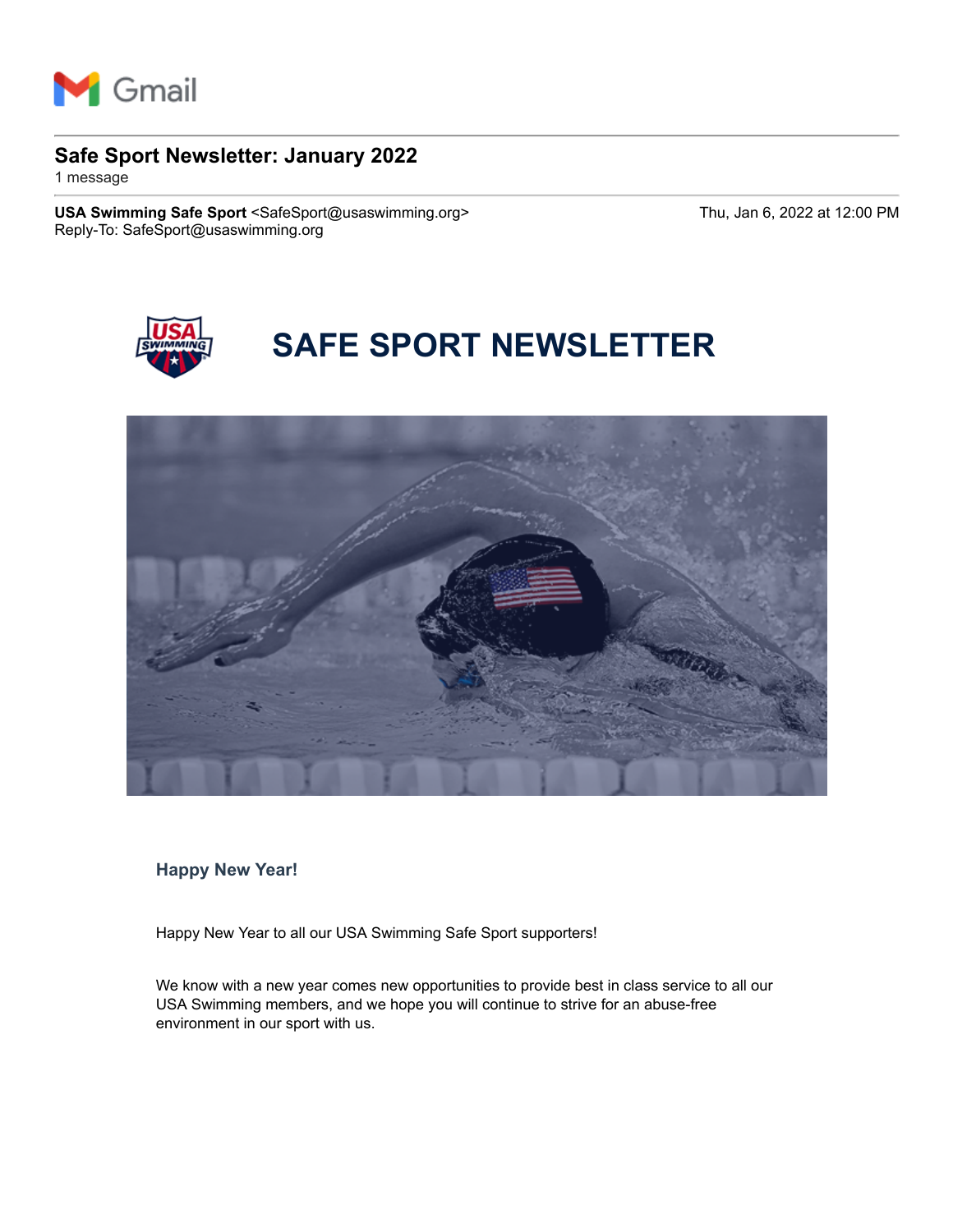



#### **SSRP Feature - Swim Torrance**

As one of the first USA Swimming member clubs to accomplish Safe Sport Club Recognition in 2019, Swim Torrance has now successfully renewed their membership in the program.

"We like that (USA Swimming) Safe Sport supports the boundaries we already created regarding parent/swimmer/coach relationships throughout the athletes' progressions within our program," Swim Torrance head coach Kimi Davidson said.

Read more on how Swim Torrance continues to make Safe Sport a top priority on the swim team.

#### **[READ MORE](http://pages.usaswimming.org/MjM2LUtDWi00OTUAAAGBz05kWt4F_Tlm2QoOVB-fIys3ntb_UJH8mnn77O5Ux83u-b9S_dhJA8u0RhdM6qgyLb9bosc=)**

**Completed Vieth Report**

If you didn't get a chance to read the update on USA Swimming's Vieth Report Task Force recommendations last month here is your chance!

This is a major accomplishment for USA Swimming and the Safe Sport program. We are so proud of the work and support which has been put into completing these recommendations, and want to specifically recognize our volunteers for their dedication. Our volunteers continuously help push our commitment to providing a safe and healthy environment, free from abuse for all our members.

Read more about how USA Swimming Safe Sport completed the recommendations below.

**[READ MORE](http://pages.usaswimming.org/MjM2LUtDWi00OTUAAAGBz05kW1zCH4refSQzOl7ITbQean85_ihSF3sJ7h9EubfU18au2cFF4olFk99gyHTKW4uw1XA=)**

#### **Reach Out to Your Zone Safe Sport Chair**

The beginning of the year is the perfect time to reach out to your USA Swimming Zone Safe Sport Chair to check in! Take the time to establish a relationship with your Zone Chair and see if they have any recommendations for you.

Remember, each Zone Chair can assist in the training of and dissemination of information to LSC Safe Sport Chairs/Coordinators. It is important to know who your Zone Chair is as they will help guide, support and share information with you throughout the year.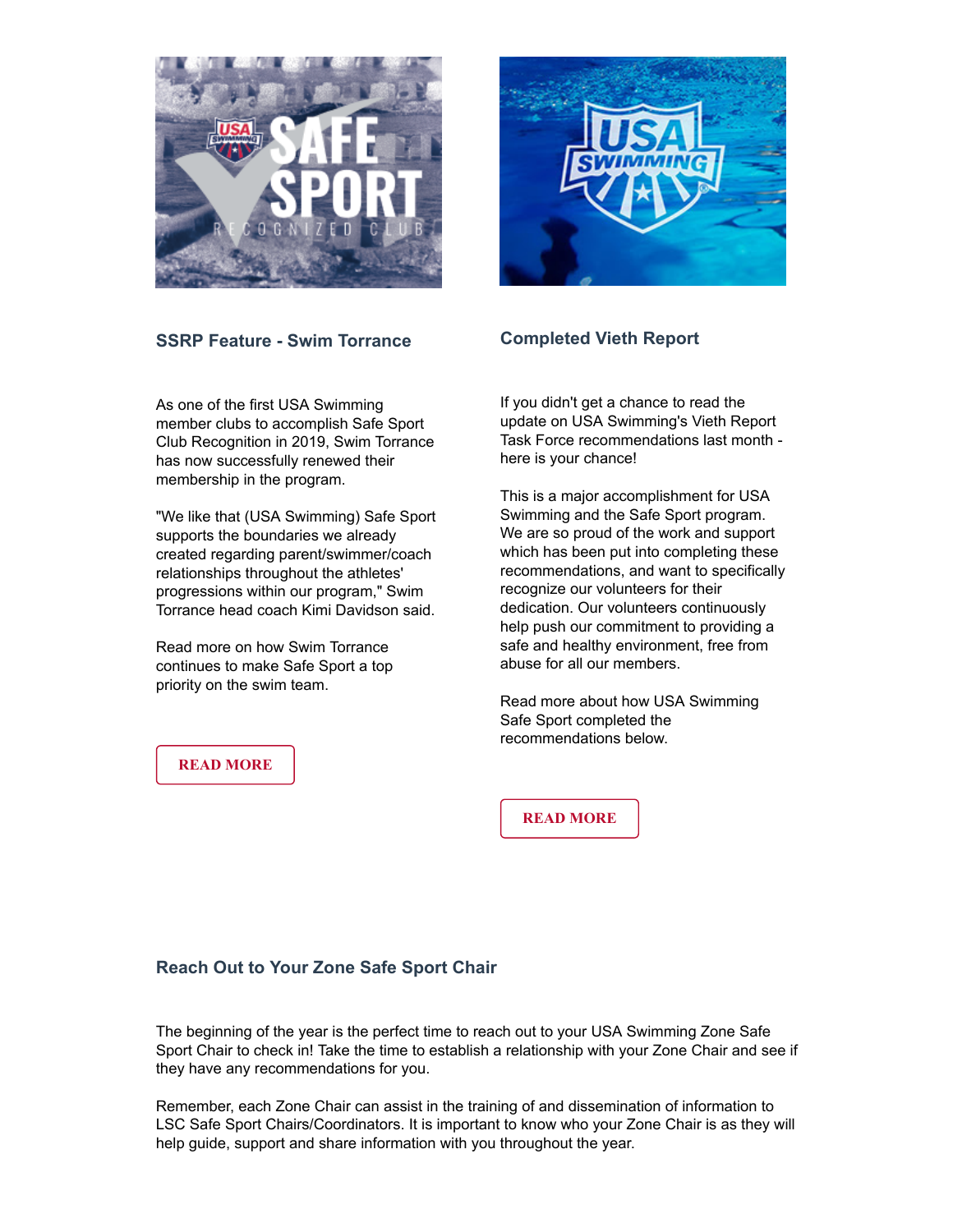See below for our current USA Swimming Zone Safe Sport Chairs and their email addresses.

Central Zone | Paul Stauder | [paul.stauder@att.net](http://pages.usaswimming.org/MjM2LUtDWi00OTUAAAGBz05kW_R5Yae405ZCfAYvd5Vh5C36ULFtTHtPUKPQBG17ezs6iTGy_6KkyG-fnMqZ32fi-rw=) Eastern Zone | Anne Kaufman | [nesafesport@gmail.com](http://pages.usaswimming.org/MjM2LUtDWi00OTUAAAGBz05kW7I63rOzaVg2dNwjTXBs8H4ryQ6v4vCTGioQnRg0o_k_bEpassrVLEwqkzNBvJKsxM4=) Southern Zone | Mike O'Shaughnessy | [oshaughmdc@gmail.com](http://pages.usaswimming.org/MjM2LUtDWi00OTUAAAGBz05kWqKICdEzdsiK02ItOhqdVKOna_HvbePkXjzrxmSmo43Bo0PpQQUmfYDJDSYBs_5NkFE=) Western Zone | April Walkley | [iessafesport@gmail.com](http://pages.usaswimming.org/MjM2LUtDWi00OTUAAAGBz05kW5PxJkP8ehmsr6K9Ue-wlxtoyxgu9OzKJXbxm-AjfNqIzWfAzn6rS9z9_5HTqHIRmqI=)

#### **Meet Marshal Non-Athlete Membership Requirement Update**

As previously communicated to all USA Swimming members, in order to comply with U.S. Center for SafeSport requirements, the USA Swimming Board of Directors approved expanding Corporate Bylaw 2.6.6, which set forth those who must be non-athlete members of USA Swimming. This expansion included requiring meet marshals be registered nonathlete members of USA Swimming effective January 1, 2022.

Specifically in reference to requiring non-athlete membership of meet marshals, USA Swimming received a significant amount of member feedback. As a result of that feedback, USA Swimming requested a specific review from the Center regarding the role of a meet marshal and whether it meets the threshold of a volunteer who interacts directly and frequently with athletes or has authority over athletes as a regular part of their duties. **We recently received confirmation from the Center that the role of a meet marshal does not rise to the level of contact with or authority over athletes significant enough to require non-athlete membership of these volunteers.** The Board of Directors acted quickly to approve amending Corporate Bylaw 2.6.6 to remove the requirement for meet marshals to register as non-athlete members of USA Swimming. Concurrently, the Operational Risk Committee has worked to standardize the role of a meet marshal and developed Meet Marshal Standards. The Committee has also developed a standard meet marshal training program, which will be released in 2022

#### **Please note, this change is only in reference to meet marshals, and all other communicated categories will still be required to become non-athlete members of USA Swimming no later than January 1, 2022.** These individuals include:

- Adult employees of USA Swimming, Local Swimming Committees (LSCs) and member clubs;
- Adults serving on the board of directors of USA Swimming, LSCs and member clubs;
- Individuals in a position of oversight over the operations of a member club;
- Adults with an ownership interest in a member club;
- Referees, starters, administrative officials, chief judges, as well as stroke and turn judges; and
- Other volunteers who interact directly and frequently with or have authority over athletes (as defined in the SafeSport Code for the Olympic and Paralympic Movement) as a regular part of their duties.

Thank you for your continued support to make USA Swimming the best-in-class organization it is today. For further questions, please reach out to [safesport@usaswimming.org](http://pages.usaswimming.org/MjM2LUtDWi00OTUAAAGBz05kWz50w9y5lTee3ehCWKaCfy3uv9o3b3uXzo9oH6lF5-qmWgEDjIetJVb0YuAoERycGkQ=)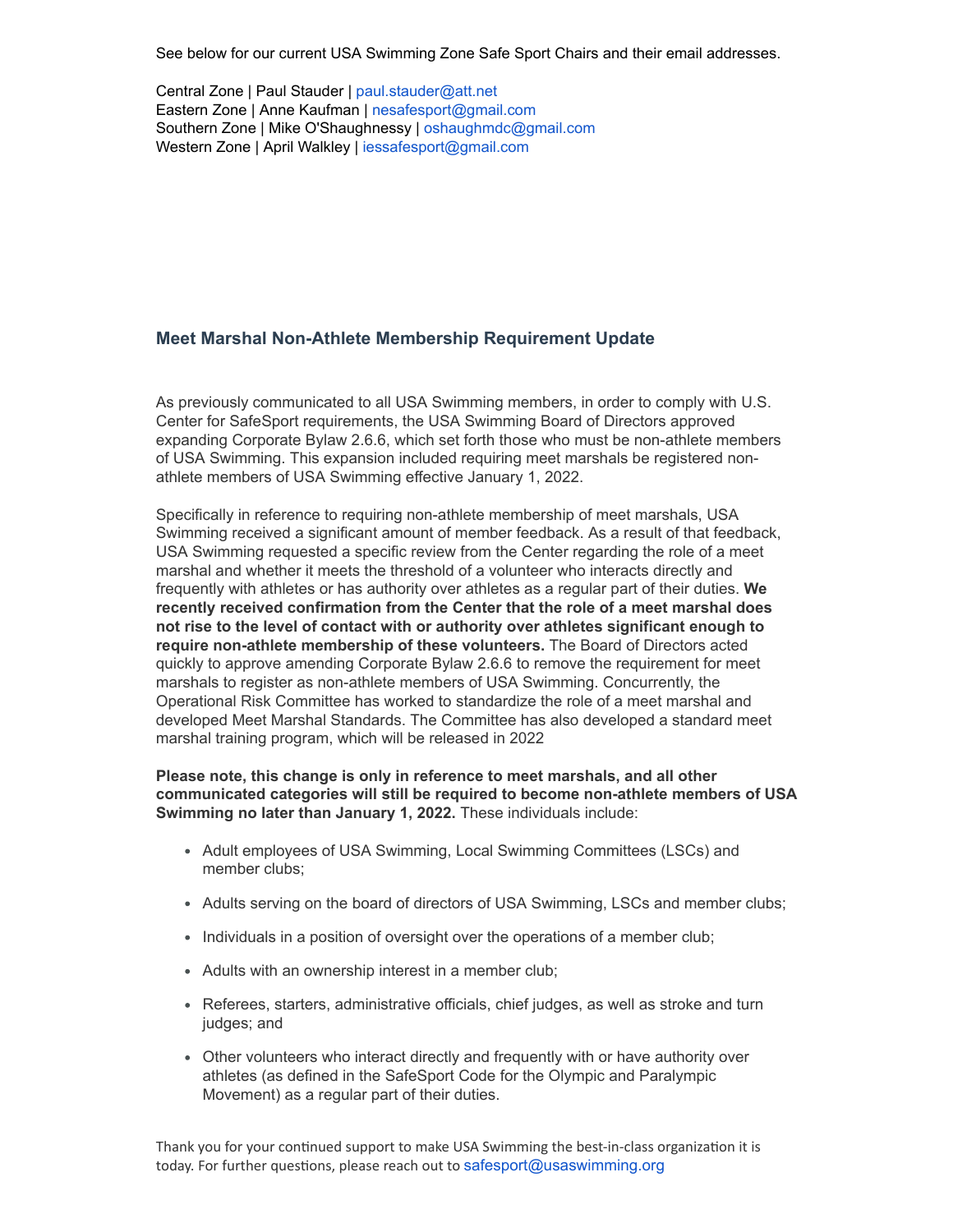





**Athlete Protection Training**

#### **Activity Books**

APT is required for all adult USA Swimming members, including athletes. This must be done annually to maintain compliance.

**[READ MORE](http://pages.usaswimming.org/MjM2LUtDWi00OTUAAAGBz05kW2YROEHQR8sNGkJVUVLPeDlsbP20FVy3RCJ4YFyQz2mNXqI_PokPiJwEFcWgU1nXtDU=)**

You can either [purchase](http://pages.usaswimming.org/MjM2LUtDWi00OTUAAAGBz05kWoW6FKGn0M_dP0CSGuyu-aBEUUpg00ko1ZtTreDcmiszZ2nAYysF2n0SUMLB5CMLkDU=) books on Match-Up or download PDF versions for [5-11 year old](http://pages.usaswimming.org/MjM2LUtDWi00OTUAAAGBz05kW-TmEp0XePf3YpsJhjdQl1zfJW8ZlN6CX1OCUaVlqHd4skU-fRKuX3A2drn_Aesbxzw=)[s and 12-18](http://pages.usaswimming.org/MjM2LUtDWi00OTUAAAGBz05kWiPU3AVCJILZFUkESgjZms33RKsAMgXVLAulG6budNnN8UUBBsZsABd5WRGdfVQhkF4=) year olds.

> **[VIEW MORE](http://pages.usaswimming.org/MjM2LUtDWi00OTUAAAGBz05kW1jPPREpQdW_I0dYNZH9Btgyc-8rxMhagxpbtYekFjzc0GMBYJUGyxGMLH9M56-tFLI=) RESOURCES**

**U.S. Center for SafeSport**

Make sure you have the new number saved.

It is 1-833-5US-SAFE (587- 7233).

> **[REPORT A](http://pages.usaswimming.org/MjM2LUtDWi00OTUAAAGBz05kW4C3pRXyRA9oVOliASV9kVs2PMBZNTXxhZjRUQKbQkDHng_YKWOFcX92qw49u2ihK0U=) CONCERN**

### **2022 SSRP Trainings**

Safe Sport is committed to creating a healthy environment that is free from abuse for all members. As we continue with virtual learning opportunities throughout 2021, we will be increasing security measures to keep parents, athletes and coaches safe during trainings. **All trainings will require individuals to register ahead of time**.

In addition, we have enhanced our Safe Sport Trainings' security measures and will have the following in place:

- Meetings will be locked
- Athlete attendees will only have access to chat with hosts
- Multiple USA Swimming Safe Sport staff will be on all trainings and will monitor participant video share
- Frequent check-ins with attendees
- Screen share and annotation capabilities will be disabled
- Meetings will require registration and athlete training registrations will be cross-checked with USA Swimming member records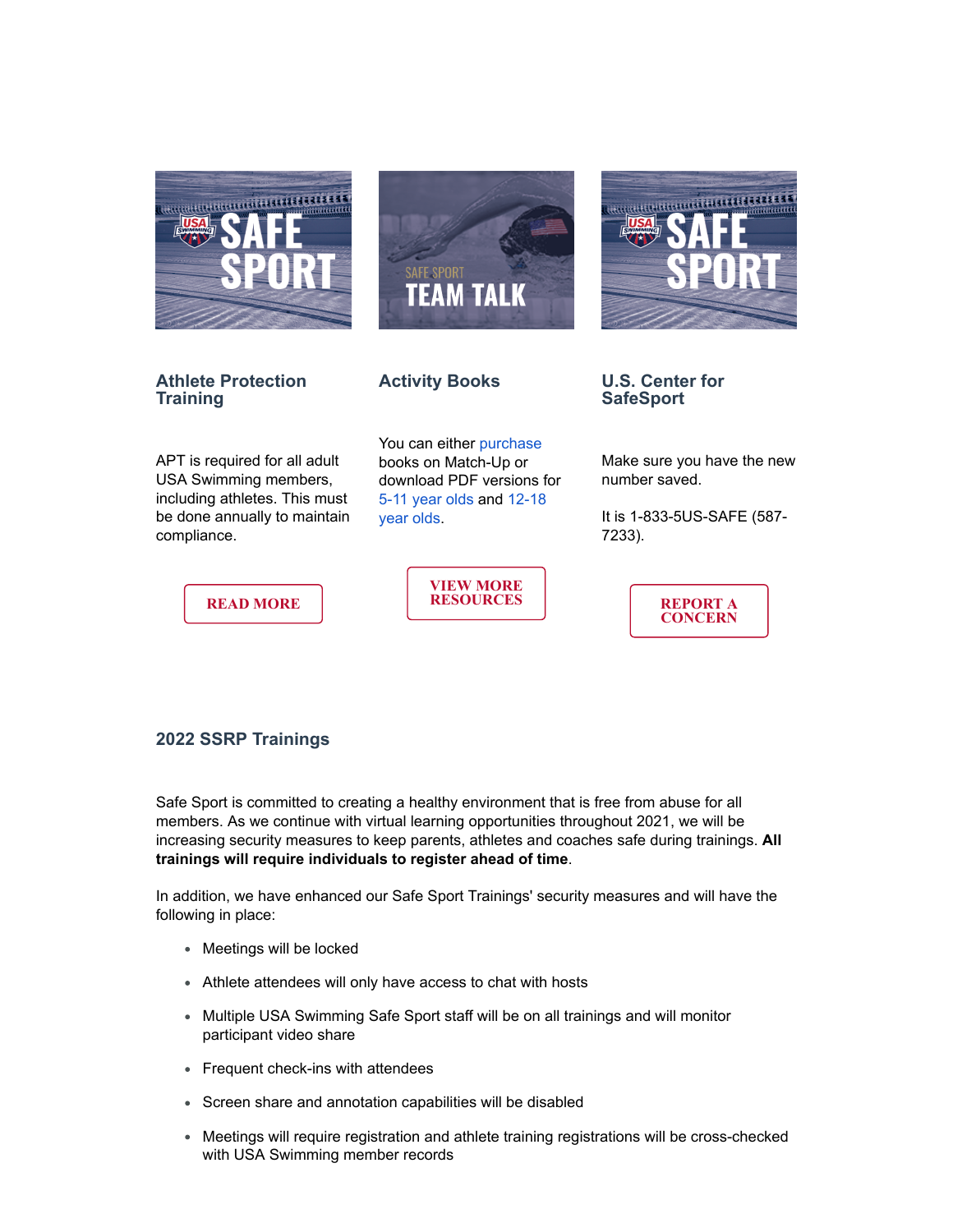USA Swimming has enabled the At-Risk Meeting Notifier tool from Zoom. This tool searches the public internet for Zoom meeting information and checks the meeting's security settings. Zoom notifies USA Swimming if a meeting appears to be at high risk for being disrupted. This tool is enabled for all USA Swimming hosted Zoom meetings.

Safe Sport trainings are held monthly, please view trainings dates through March 2021 below:

#### *Parent Training:*

- Wednesday, January 26, 2022 at 8 p.m. EDT ([REGISTER HERE](http://pages.usaswimming.org/MjM2LUtDWi00OTUAAAGBz05kWg62uCJbyqJATXAU_aoXbl3mSxsjy7iG4Oa5FaeX2pP65qgfK9R8TYBlVkojs3gAUbw=))
- Wednesday, February 23, 2022 at 8 p.m. EDT ([REGISTER HERE\)](http://pages.usaswimming.org/MjM2LUtDWi00OTUAAAGBz05kW20ScntLWNgU7vm7gJY7Fjp8eDGv0JQINdP3RKgotthgrBqD1Xr5e7afxXvnXNLys5Q=)
- Tuesday, March 15, 2022 at 8 p.m. EDT ([REGISTER HERE](http://pages.usaswimming.org/MjM2LUtDWi00OTUAAAGBz05kW805Rhux42u9CfqPbFZ4ECQMbodfzds5Ng1E4j2tJ4U4eJmELmnE3Y2vbjm40viHiLQ=))

#### *Athlete Training (ages 12-18):*

- Thursday, January 27, 2022 at 8 p.m. EDT ([REGISTER HERE\)](http://pages.usaswimming.org/MjM2LUtDWi00OTUAAAGBz05kWyrmPEGoj0ksm4DmR_Ae3_WopSGyYL8cR8FDOrTp9cd8SunNXiv3pzxlSfydYaWX-nQ=)
- Thursday, February 24, 2022 at 8 p.m. EDT ([REGISTER HERE\)](http://pages.usaswimming.org/MjM2LUtDWi00OTUAAAGBz05kWyA1NrAlgUepa_i8lh1fSEOjET8FYrzeV1ooAQ2dxFodg7y8KNcDp2szFQZSvBALDhw=)
- Wednesday, March 16 at 8 p.m. EDT ([REGISTER HERE\)](http://pages.usaswimming.org/MjM2LUtDWi00OTUAAAGBz05kWtA9WWv4I5iUkVF0gv3kjBS4Q-dp3RSrdIr7lfhj1ArFhdPWxMaCviq_iIcPs83UQTM=)

#### *Coach Training:*

- Friday, January 28, 2022 at 3 p.m. EDT ([REGISTER HERE\)](http://pages.usaswimming.org/MjM2LUtDWi00OTUAAAGBz05kW7n3ZYBUBGQA-T5AOd5MuZkFB2X4Upmtgjz5uYQTmpKWMvDHFf2buJFCJYMdh50_sjE=)
- Friday, February 25, 2022 at 3 p.m. EDT [\(REGISTER HERE\)](http://pages.usaswimming.org/MjM2LUtDWi00OTUAAAGBz05kWmlvWx-1le9fwEn3gItV5NF042usmq70S3IFVScG0epFCY43_WeP00mxYg97mAPUs1Y=)
- Thursday, March 17, 2022 at 3 p.m. EDT ([REGISTER HERE\)](http://pages.usaswimming.org/MjM2LUtDWi00OTUAAAGBz05kW9u79fDkH20vqFFfXFjxnqWuyKY3LH9p7UzIk9BKhXZEUiJcN1dvPH5PNUa7kCCn7yE=)

If you cannot attend these trainings, athletes and parents can independently complete trainings using the USA Swimming LEARN platform. Click the link below for more info on Safe Sport trainings.

### **[TRAINING](http://pages.usaswimming.org/MjM2LUtDWi00OTUAAAGBz05kW5xjkKeO8jfy4DZ-76NcJ3nrXBo9PIoOx1jAeGSaCZvLbGaV1k6zX0YqIwNQyhb8ugc=) WEBSITE**

#### **Free Resources & Reminders**

#### *[Minor Athlete Abuse Prevention Policy](http://pages.usaswimming.org/MjM2LUtDWi00OTUAAAGBz05kWoJefo705eDxKTi8XjI44W3CE-WgsFNt2tYRigRFn-gcfbxlq-HKLh7jka9gZ9TOgyc=)*

Stay up-to-date on all things related to MAAPP.

#### *Safe Sport Club Recognition Tips Sheet*

Has your club achieved Safe Sport Club Recognition? Use our [Tips Sheet](http://pages.usaswimming.org/MjM2LUtDWi00OTUAAAGBz05kW3_uUadWzPRjk18BLbnatklTYJKrztqoiunkN2JGmGx5Hci0yt4bq95OtqfqO8BEJR4=) to help spread the word.

#### *Coaching Boys Into Men and Athletes As Leaders Cards*

These free, digital cards are available for clubs on [USA Swimming's Safe Sport Team Talk](http://pages.usaswimming.org/MjM2LUtDWi00OTUAAAGBz05kW6McVgYPiVuy5_9R2f5JTEfYM_nJiHJyS5-a9cfVBbpgQOqEjQp7JPL9LPlh6-55LMI=) page.

#### *[Parent Resource Guide](http://pages.usaswimming.org/MjM2LUtDWi00OTUAAAGBz05kWwkLmxsqDD99R7H2L0NA8D4loK-CZyhse07HsIX6-kyByjMsdxsX-iBmXbeIjBY8Xho=)*